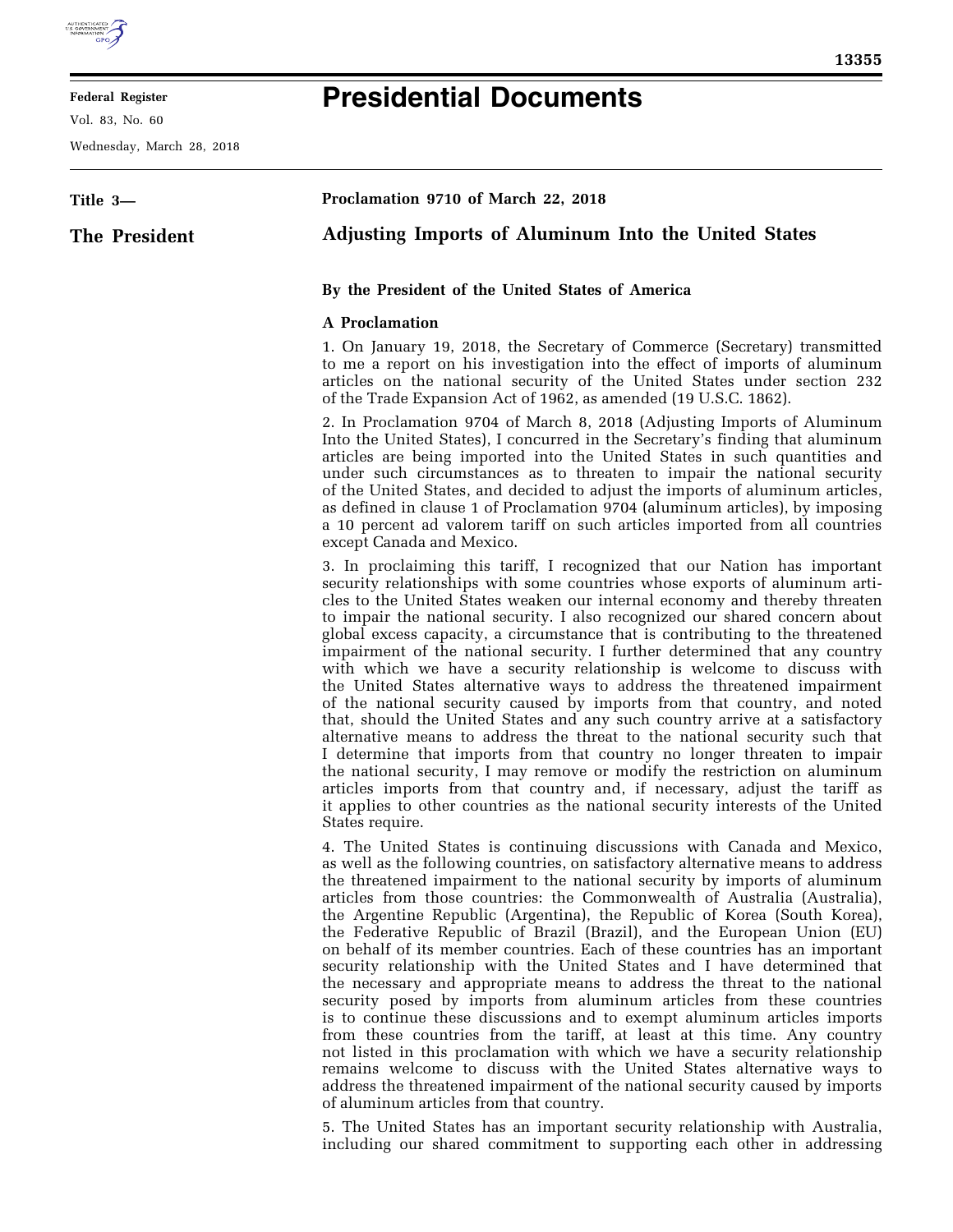national security concerns, particularly through our security, defense, and intelligence partnership; the strong economic and strategic partnership between our countries; our shared commitment to addressing global excess capacity in aluminum production; and the integration of Australian persons and organizations into the national technology and industrial base of the United States.

6. The United States has an important security relationship with Argentina, including our shared commitment to supporting each other in addressing national security concerns in Latin America, particularly the threat posed by instability in Venezuela; our shared commitment to addressing global excess capacity in aluminum production; the reciprocal investment in our respective industrial bases; and the strong economic integration between our countries.

7. The United States has an important security relationship with South Korea, including our shared commitment to eliminating the North Korean nuclear threat; our decades-old military alliance; our shared commitment to addressing global excess capacity in aluminum production; and our strong economic and strategic partnership.

8. The United States has an important security relationship with Brazil, including our shared commitment to supporting each other in addressing national security concerns in Latin America; our shared commitment to addressing global excess capacity in aluminum production; the reciprocal investment in our respective industrial bases; and the strong economic integration between our countries.

9. The United States has an important security relationship with the EU and its constituent member countries, including our shared commitment to supporting each other in national security concerns; the strong economic and strategic partnership between the United States and the EU, and between the United States and EU member countries; and our shared commitment to addressing global excess capacity in aluminum production.

10. In light of the foregoing, I have determined that the necessary and appropriate means to address the threat to the national security posed by imports of aluminum articles from these countries is to continue ongoing discussions and to increase strategic partnerships, including those with respect to reducing global excess capacity in aluminum production by addressing its root causes. In my judgment, discussions regarding measures to reduce excess aluminum production and excess aluminum capacity, measures that will increase domestic capacity utilization, and other satisfactory alternative means will be most productive if the tariff proclaimed in Proclamation 9704 on aluminum articles imports from these countries is removed at this time.

11. However, the tariff imposed by Proclamation 9704 remains an important first step in ensuring the economic viability of our domestic aluminum industry and removing the threatened impairment of the national security. Without this tariff and the adoption of satisfactory alternative means addressing long-term solutions in ongoing discussions with the countries listed as excepted in clause 1 of this proclamation, the industry will continue to decline, leaving the United States at risk of becoming reliant on foreign producers of aluminum to meet our national security needs—a situation that is fundamentally inconsistent with the safety and security of the American people. As a result, unless I determine by further proclamation that the United States has reached a satisfactory alternative means to remove the threatened impairment to the national security by imports of aluminum articles from a particular country listed as excepted in clause 1 of this proclamation, the tariff set forth in clause 2 of Proclamation 9704 shall be effective May 1, 2018, for the countries listed as excepted in clause 1 of this proclamation. In the event that a satisfactory alternative means is reached such that I decide to exclude on a long-term basis a particular country from the tariff proclaimed in Proclamation 9704, I will also consider whether it is necessary and appropriate in light of our national security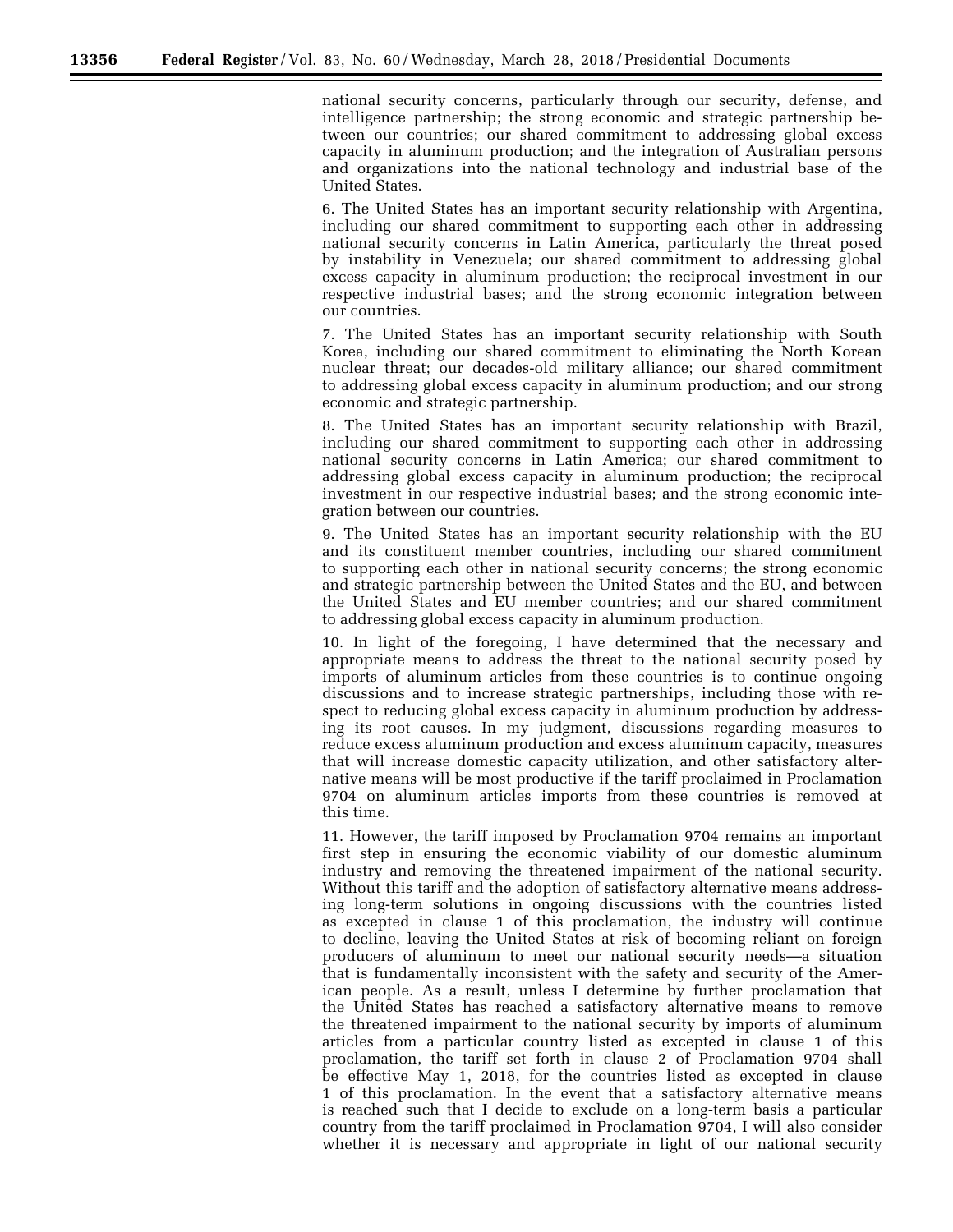interests to make any corresponding adjustments to the tariff set forth in clause 2 of Proclamation 9704 as it applies to other countries. Because the current tariff exemptions are temporary, however, I have determined that it is necessary and appropriate to maintain the current tariff level at this time.

12. In the meantime, to prevent transshipment, excess production, or other actions that would lead to increased exports of aluminum articles to the United States, the United States Trade Representative, in consultation with the Secretary and the Assistant to the President for Economic Policy, shall advise me on the appropriate means to ensure that imports from countries exempt from the tariff imposed in Proclamation 9704 do not undermine the national security objectives of such tariff. If necessary and appropriate, I will consider directing U.S. Customs and Border Protection (CBP) of the Department of Homeland Security to implement a quota as soon as practicable, and will take into account all aluminum articles imports since January 1, 2018, in setting the amount of such quota.

13. Section 232 of the Trade Expansion Act of 1962, as amended, authorizes the President to adjust the imports of an article and its derivatives that are being imported into the United States in such quantities or under such circumstances as to threaten to impair the national security.

14. Section 604 of the Trade Act of 1974, as amended (19 U.S.C. 2483), authorizes the President to embody in the Harmonized Tariff Schedule of the United States (HTSUS) the substance of statutes affecting import treatment, and actions thereunder, including the removal, modification, continuance, or imposition of any rate of duty or other import restriction.

NOW, THEREFORE, I, DONALD J. TRUMP, President of the United States of America, by the authority vested in me by the Constitution and the laws of the United States of America, including section 232 of the Trade Expansion Act of 1962, as amended, section 301 of title 3, United States Code, and section 604 of the Trade Act of 1974, as amended, do hereby proclaim as follows:

(1) Imports of all aluminum articles, as defined in clause 1 of Proclamation 9704, from the countries listed in this clause shall be exempt from the duty established in clause 2 of Proclamation 9704 until 12:01 a.m. eastern daylight time on May 1, 2018. Further, clause 2 of Proclamation 9704 is amended by striking the last two sentences and inserting the following two sentences: ''Except as otherwise provided in this proclamation, or in notices published pursuant to clause 3 of this proclamation, all aluminum articles imports specified in the Annex shall be subject to an additional 10 percent ad valorem rate of duty with respect to goods entered, or withdrawn from warehouse for consumption, as follows: (a) on or after 12:01 a.m. eastern daylight time on March 23, 2018, from all countries except Canada, Mexico, Australia, Argentina, South Korea, Brazil, and the member countries of the European Union, and (b) on or after 12:01 a.m. eastern daylight time on May 1, 2018, from all countries. This rate of duty, which is in addition to any other duties, fees, exactions, and charges applicable to such imported aluminum articles, shall apply to imports of aluminum articles from each country as specified in the preceding sentence.''.

(2) Paragraph (a) of U.S. note 19, added to subchapter III of chapter 99 of the HTSUS by the Annex to Proclamation 9704, is amended by replacing ''Canada and of Mexico'' with ''Canada, of Mexico, of Australia, of Argentina, of South Korea, of Brazil, and of the member countries of the European Union''.

(3) The ''Article description'' for heading 9903.85.01 of the HTSUS is amended by replacing ''Canada or of Mexico'' with ''Canada, of Mexico, of Australia, of Argentina, of South Korea, of Brazil, or of the member countries of the European Union''.

(4) The exemption afforded to aluminum articles from Canada, Mexico, Australia, Argentina, South Korea, Brazil, and the member countries of the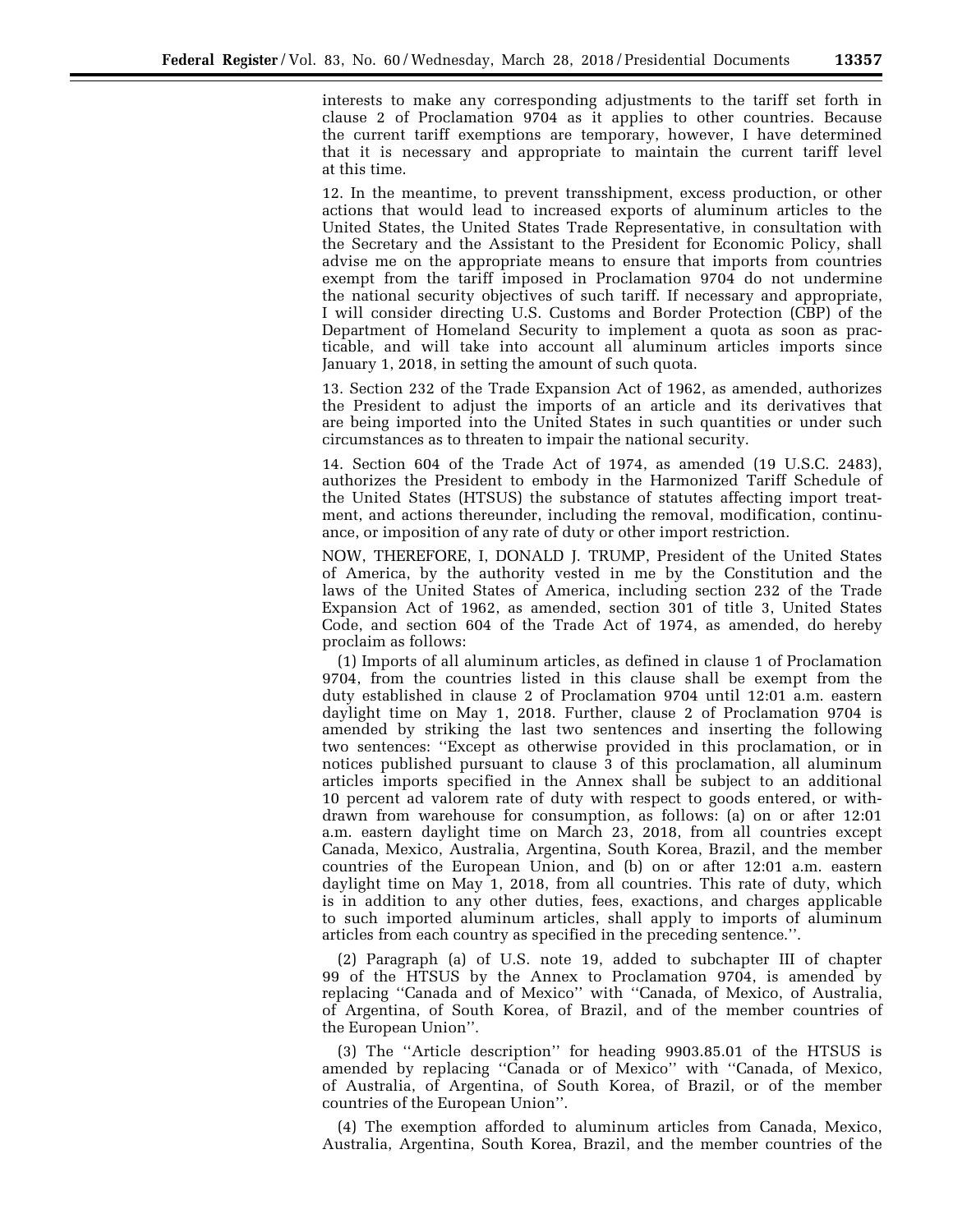EU shall apply only to aluminum articles of such countries entered, or withdrawn from warehouse for consumption, through the close of April 30, 2018, at which time Canada, Mexico, Australia, Argentina, South Korea, Brazil, and the member countries of the EU shall be deleted from paragraph (a) of U.S. note 19 to subchapter III of chapter 99 of the HTSUS and from the article description of heading 9903.85.01 of the HTSUS.

(5) Any aluminum article that is admitted into a U.S. foreign trade zone on or after 12:01 a.m. eastern daylight time on March 23, 2018, may only be admitted as ''privileged foreign status'' as defined in 19 CFR 146.41, and will be subject upon entry for consumption to any ad valorem rates of duty related to the classification under the applicable HTSUS subheading. Any aluminum article that was admitted into a U.S. foreign trade zone under ''privileged foreign status'' as defined in 19 CFR 146.41, prior to 12:01 a.m. eastern daylight time on March 23, 2018, will likewise be subject upon entry for consumption to any ad valorem rates of duty related to the classification under applicable HTSUS subheadings imposed by Proclamation 9704, as amended by this proclamation.

(6) Clause 3 of Proclamation 9704 is amended by inserting a new third sentence reading as follows: ''Such relief may be provided to directly affected parties on a party-by-party basis taking into account the regional availability of particular articles, the ability to transport articles within the United States, and any other factors as the Secretary deems appropriate.''.

(7) Clause 3 of Proclamation 9704, as amended by clause 6 of this proclamation, is further amended by inserting a new fifth sentence as follows: ''For merchandise entered on or after the date the directly affected party submitted a request for exclusion, such relief shall be retroactive to the date the request for exclusion was posted for public comment.''.

(8) The Secretary, in consultation with CBP and other relevant executive departments and agencies, shall revise the HTSUS so that it conforms to the amendments and effective dates directed in this proclamation. The Secretary shall publish any such modification to the HTSUS in the *Federal Register.* 

(9) Any provision of previous proclamations and Executive Orders that is inconsistent with the actions taken in this proclamation is superseded to the extent of such inconsistency.